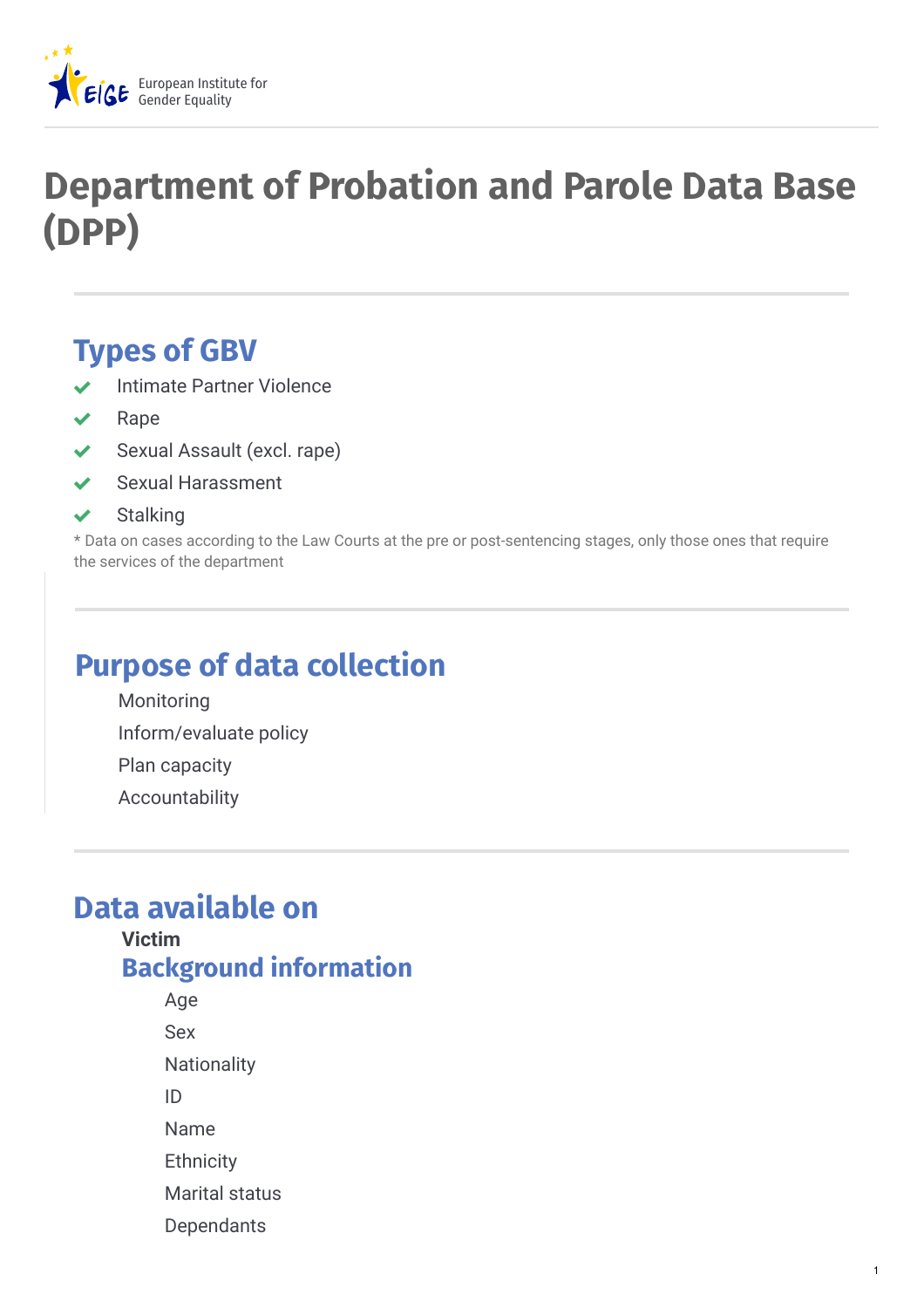### **Relationship with perpetrator**

Yes

**Type of relationship:** Husband/wife, intimate partner, family relation, stranger, other (ex: neighbour, colleagues)

## **Repeatedly suffering from GBV**

No

**Perpetrator**

### **Background information**

Age Sex **Nationality** ID Name **Ethnicity** Marital status **Dependants** 

**Other:** Locality, Country of Origin, Date of Birth, Referral Type: Law Court or Parole Board, the offence, Date of Issuing of the Order, Date of Termination of the Order, name of Probation Officer supervising the case, Reference Number.

## **Relationship with victim**

No

**Additional information:** This means that this kind of information is not recorded by this data source.

## **Re-offending**

Yes

**Witness**

## **Background information**

No information collected on Background information

## **Relationship with victim/perpetrator**

No

## **Incident description by witness**

No

## **Children witnessing IPV incident**

No information available

#### **Incident**

### **Code system used**

No codes used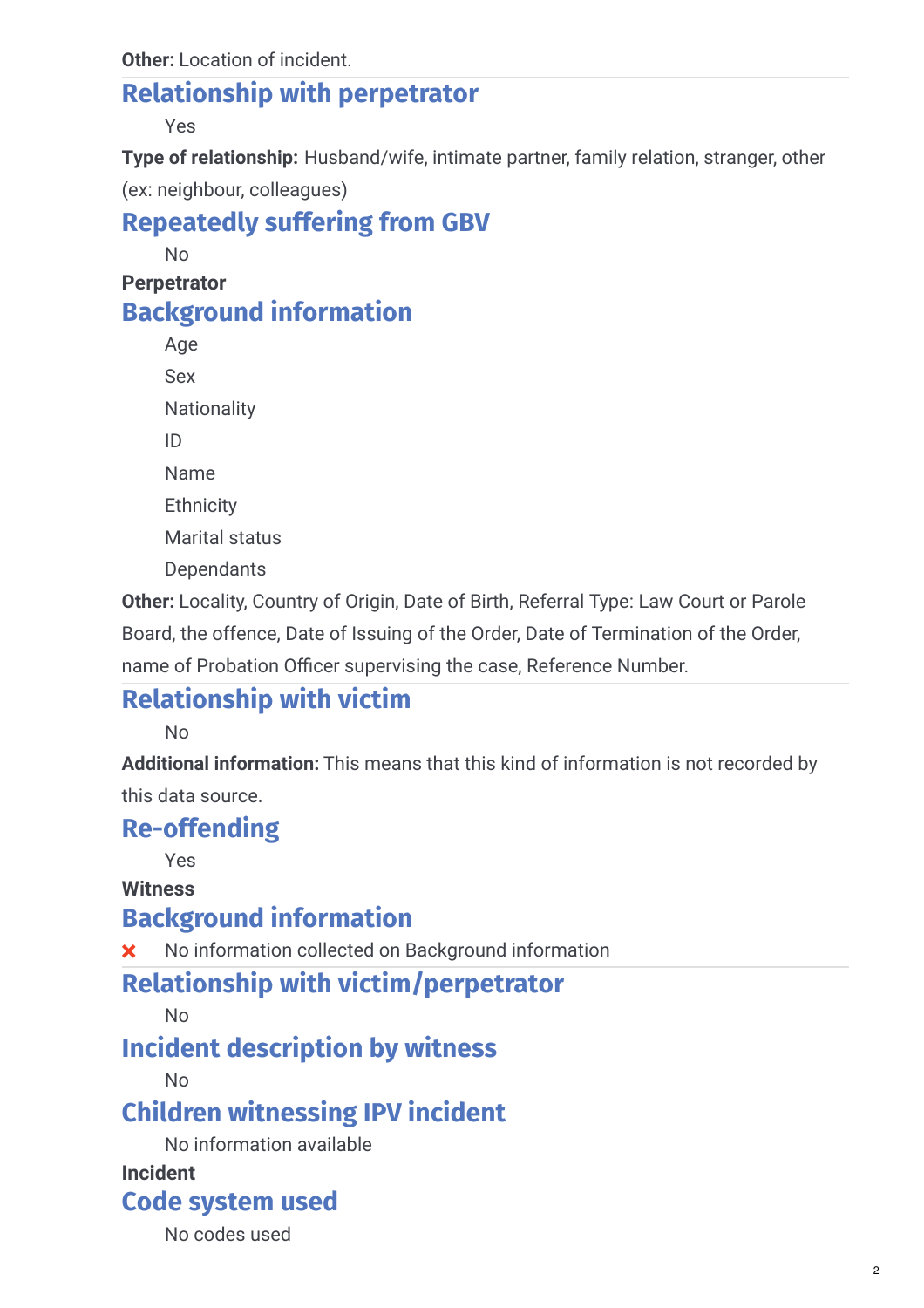### **Description of incident**

- Date/time
- Harm/injuries
- Location
- Type of violence

Other: Case files.

#### **Protection order**

No information available

### **Civil justice data**

No information available

#### **Incident respond resources**

**x** No information collected on Incident respond resources

#### **Prosecution process**

### **Stages of prosecution process**

Withdrawals of complaints

Withdrawals of prosecution support

N. of cases reported for each incident

- N. of cases initiated for each type of incident
- N. of cases referred to court

Types of offense(s)

### **Defendant pleas/verdicts**

**X** No information collected on Defendant pleas/verdicts

### **Average time case through criminal justice system**

No

#### **Outcomes**

#### **Perpetrator**

#### **N. of cases resulting in arrest**

 $N<sub>0</sub>$ 

#### **Charged with more than one offense**

 $N<sub>0</sub>$ 

#### **List of offenses**

No

## **Victim**

#### **Death as result of incident**

No

\* Data on the referrals made to Probation Services, namely by the Law Court and the Parole Board.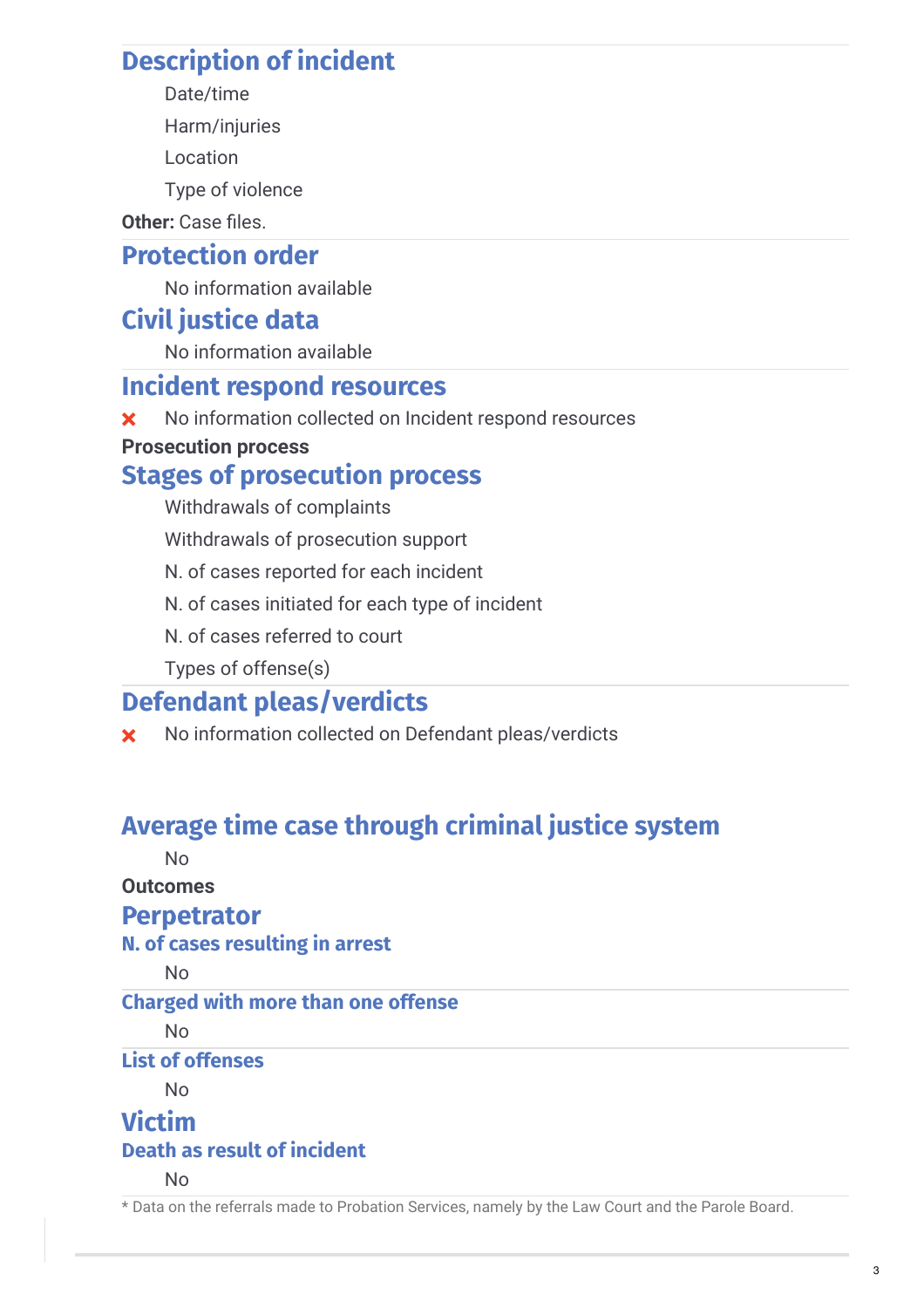## **Characteristics Storage System**

- $\vee$  In paper form
- **x** Electronically (single files)
- **x** Electronically (database)

#### **Frequency of updating**

Ongoing

### **Quality assurance process**

This data source is used for processes across all levels of the department. It is also used to address third party requests made by the National Statistics Office, Parliamentary Questions and Annual Reports. Moreover, such data is also used when working with other stakeholders such as the Ministry and the Judiciary.

### **Comparability**

- Geographical
- **x** Over time
- **x** None

#### **Timeliness**

Immediately

**Additional information:** As soon as the case is referred it is inputted in the system.

#### **Current developments**

Developments are ongoing and are in line with changes in policy and legislation and service provision.

### **Relation with third parties**

#### **Reported to third parties**

Yes

**Name of organisation:**

NSO, Parliamentary Questions, Ministry, Judiciary

#### **Used by third parties:**

Yes (partly)

#### **Additional information:**

Depending on requests.

#### **Reporter**

- $\times$  Victim
- **x** Witness
- Offender

**Other:** Courts (cases are referred in writing by the Court)